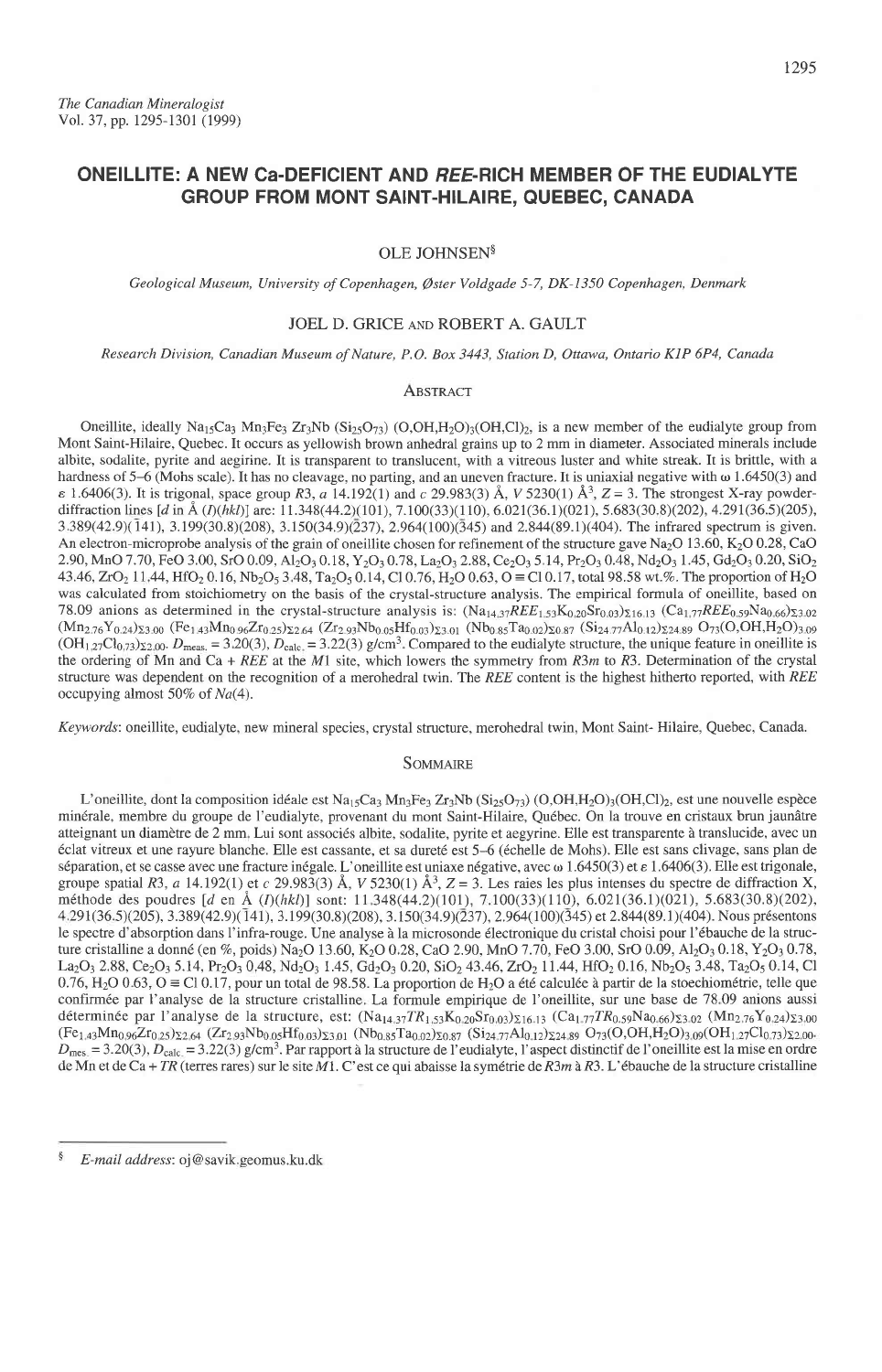n'a été réussie que par prise en compte d'une macle méroédrique. La teneur en terres rares est la plus élevée qui soit connue; en fait, les terres rares occupent presque 50% du site  $Na(4)$ .

Mots-clés: oneillite, eudialyte, nouvelle espèce minérale, structure cristalline, macle méroédrique, Mont Saint-Hilaire, Québec, Canada.

#### **INTRODUCTION**

During a systematic study of the chemistry of the Na-rich zirconosilicate eudialyte (Johnsen & Gault 1997), several private collectors contributed specimens that enabled us to sample a broad spectrum of eudialytegroup minerals from various occurrences. One of these specimens, sent to us by Colonel (Ret.) Quintin Wight of Ottawa, Ontario, was shown to be a unique, Ca-deficient, rare-earth-element-rich member of the eudialyte group. This sample, which is the holotype specimen of the new species described here, oneillite, was collected from the Poudrette Quarry, Mont Saint-Hilaire, Quebec in 1994. The purpose of this paper is to describe this new member of the eudialyte group, its structure and occurrence.

Oneillite is named in honor of John Johnston O'Neill (1886-1966), a geologist with the Geological Survey of Canada and later a professor of geology at McGill University, Montreal, Quebec. He was the first to describe the geology of Mont Saint-Hilaire and the first to report eudialyte and other rare, peralkaline minerals at this locality (O'Neill 1914). A graduare of McGill, Yale and the University of Wisconsin, Dr. O'Neill was a member of the famous Stefansson Arctic Expedition of 1913- 1918 and later went on to become Dean of Science and Dean of Engineering at McGill University.

The new mineral species and its name have been approved by the Commission on New Minerals and Mineral Names, IMA. The holotype specimen of oneillite (catalogue no. CMNMC 81565) is housed in the collection of the Canadian Museum of Nature in Ottawa.

# **OCCURRENCE**

Mont Saint-Hilaire is an alkaline intrusive complex and one of the ten Monteregian Hills. a series of genetically related plutons aligned along the St. Lawrence Valley for almost 150 km eastward from Oka to Megantic in the province of Quebec. It has become wellknown for its diversity of mineral species (Horváth & Gault 1990); indeed, this diversity is also exhibited in the wide variation in chemistry in the eudialyte-group minerals from this locality (Johnsen & Gault 1997). In addition to oneillite, two other members of the eudialyte group, khomyakovite and manganokhomyakovite, have recently been described from Mont Saint-Hilaire (Johnsen et al. 1999).

The holotype specimen was collected in the Poudrette quarry at the contact between a vein of finegrained albite and the host rock, nepheline syenite. Associated species are albite and sodalite, with minor pyrite and aegirine. Only one specimen was collected containing approximately 100 mg of oneillite; to date no further similar material has been found.

### PHYSICAL AND OPTICAL PROPERTIES

Oneillite occurs as yellowish brown, anhedral grains up to 2 mm in diameter in a fine-grained albite matrix. It is vitreous, transparent to translucent, with a white streak. It is nonfluorescent in short- and long-wave ultraviolet light. It is brittle, with no cleavage, no parting and an uneven fracture. It has a Mohs hardness of 5-6. The density of oneillite, measured by suspension in methylene iodide, is  $3.20(3)$  g/cm<sup>3</sup>, which compares well with the calculated density,  $3.22$  g/cm<sup>3</sup>.

Oneillite is uniaxial negative,  $\omega = 1.6450(3)$  and  $\varepsilon =$ 1.6406(3) ( $\lambda = 589$  nm); some grains show an anomalous 2V up to  $15 \pm 2^{\circ}$  (sample 9 in Johnsen *et al.* 1997). The mineral shows no pleochroism. A Gladstone-Dale calculation gives a compatibility index of  $-0.004$ , which is rated as superior (Mandarino 1981).

#### CHEMICAL COMPOSITION

Chemical analyses were done in wavelength-dispersion (WD) mode on a JEOL 733 electron microprobe using Tracor Northern 5500 and 5600 automation. Data reduction was done with a PAP routine in XMAQNT (pers. commun., C. Davidson, CSIRO). The operating voltage was 15 kV, and the beam current was 20 nA. Data for all elements in the samples were collected for 25 s or 0.507o precision, whichever was attained first. Forty-six elements were sought, but only those detected are reported here. The presence of  $H_2O$  in oneillite was confirmed by infrared spectroscopy and crystal-structure analysis. Standards used in the electron-microprobe analyses were: vlasovite (NaK $\alpha$ , SiK $\alpha$ , ZrL $\alpha$ ), sanidine (KK $\alpha$ ), diopside (CaK $\alpha$ ), celestine (SrL $\alpha$ ), tephroite  $(MnK\alpha)$ , almandine (Fe $K\alpha$ ), chrysoberyl (Al $K\alpha$ ), a set of synthetic REE phosphates (LaL $\alpha$ , CeL $\alpha$ , PrL $\beta$ , NdL $\alpha$ , GdL $\alpha$ ), synthetic yttrium iron garnet (YIG) (YL $\alpha$ ), synthetic hafnon (HfL $\alpha$ ), synthetic MnNb<sub>2</sub>O<sub>6</sub> (NbL $\alpha$ ), synthetic NiTa<sub>2</sub>O<sub>6</sub> (TaL $\alpha$ ), and marialite ( $ClK\alpha$ ). Data for the standards were collected for 50 s or 0.25% precision, whichever was attained first. For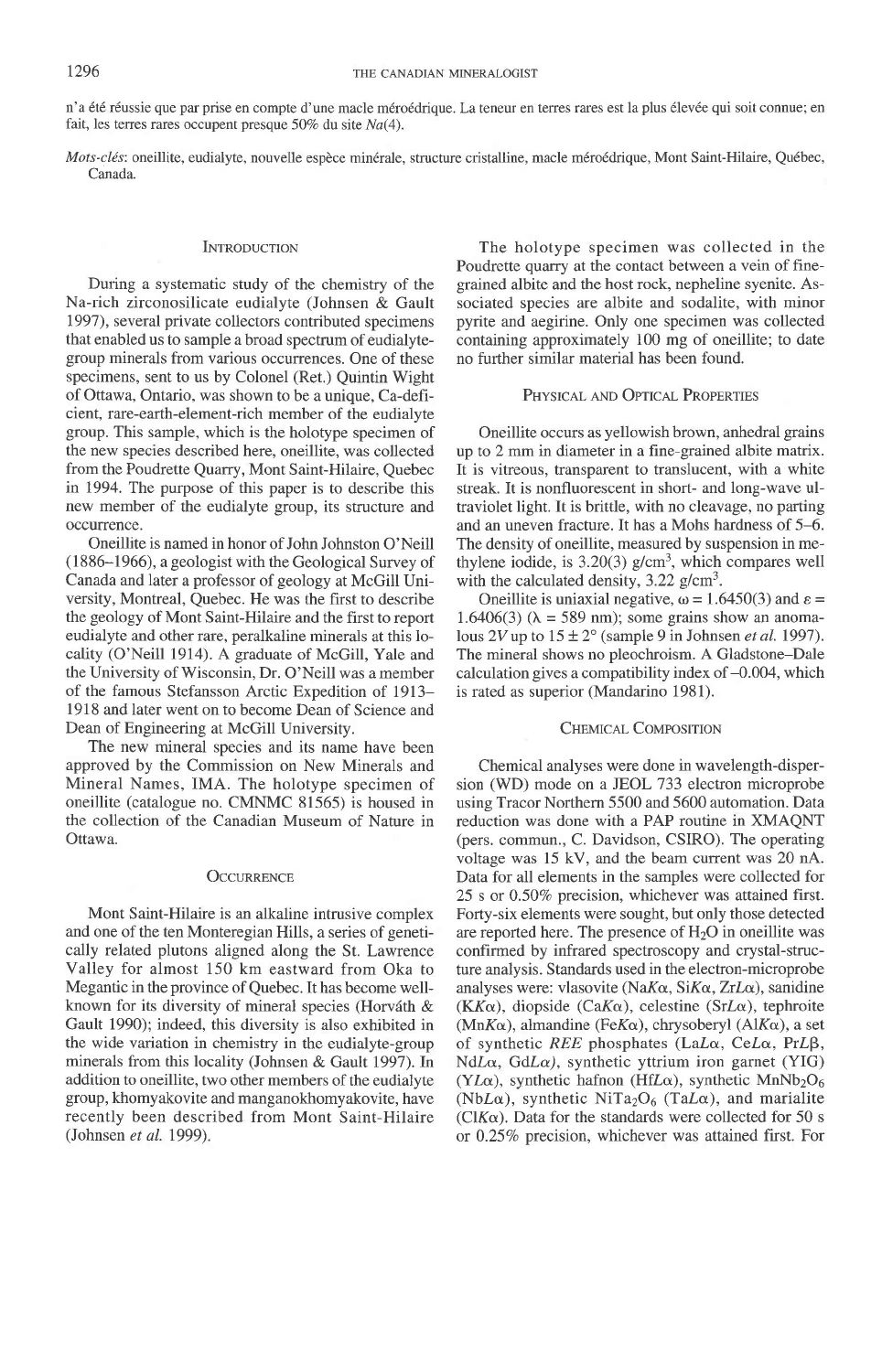oneillite, two analyses were performed on two separate INFRARED ANALYSIS grains taken from the unique specimen. The composition of the grain selected for structure analysis is reported here along with the range of the results:  $Na<sub>2</sub>O$ 13.60 (13.60-13.62), K2O 0.28 (0.23-0.28), CaO 2.90  $(2.90-3.13)$ , MnO 7.70  $(6.98-7.70)$ , FeO 3.00  $(3.00-$ 3.01), SrO 0.09 (0.00-0.09), Al<sub>2</sub>O<sub>3</sub> 0.18 (0.11-0.18),  $Y_2O_3$  0.78 (0.74–0.78), La<sub>2</sub>O<sub>3</sub> 2.88 (2.87–2.88), Ce<sub>2</sub>O<sub>3</sub>  $5.14$  ( $5.11-5.14$ ), Pr<sub>2</sub>O<sub>3</sub> 0.48 (0.42-0.48), Nd<sub>2</sub>O<sub>3</sub> 1.45  $(1.38-1.45), Gd<sub>2</sub>O<sub>3</sub> 0.20 (0.00-0.20), SiO<sub>2</sub> 43.46$  $(43.46-44.35), ZrO<sub>2</sub> 11.44 (11.44-11.48), HfO<sub>2</sub> 0.16$  $(0.00-0.16)$ , Nb<sub>2</sub>O<sub>5</sub> 3.48 (2.91-3.48), Ta<sub>2</sub>O<sub>5</sub> 0.14 (0.00-0.14), Cl 0.76 (0.76–0.82), H<sub>2</sub>O 0.63, O  $\equiv$  Cl 0.17, total 98.58 wt.%. The proportion of  $H<sub>2</sub>O$  was calculated by stoichiometry from the crystal-structure analysis. The empirical formula of oneillite, based on 78.09 anions, as determined in the crystal-structure analysis, is (Na1a 37  $REE<sub>1.53</sub>K<sub>0.20</sub>Sr<sub>0.03</sub>z<sub>16.13</sub>$  (Ca<sub>1.77</sub>REE<sub>0.59</sub>Na<sub>0.66</sub>) $z<sub>3.02</sub>$  $(Mn_2 76Y_{0,24})_{\Sigma_3}$  (Fe<sub>1 43</sub>Mn<sub>0 96</sub>Zr<sub>0 25</sub>)<sub> $\Sigma_2$ 64</sub> (Zr<sub>2 93</sub>Nb<sub>0 05</sub>  $Hf_{0.03}$  $_{23.01}$  (Nb<sub>0.85</sub>Ta<sub>0.02</sub>) $_{20.87}$  (Si<sub>24.77</sub>Al<sub>0.12</sub>) $_{224.89}$ O<sub>73</sub>  $(O, OH, H_2O)_{23,09}$   $(OH_{1,27}Cl_{0,73})_{\Sigma 2}$  or, ideally, Na<sub>15</sub>Ca<sub>3</sub>  $Mn_3Fe_3Zr_3Nb(Si_{25}O_{73})(O,OH,H_2O)_3 (OH)_2.$ 

The infrared spectrum of oneillite (Fig. 1) was obtained using a Bomem Michelson MB-120 Fourier transform infrared (IR) spectrometer with a diamond anvil cell as a microsampling device. The broad absorption bands at 3309 and  $1647$  cm<sup>-1</sup> are assigned to the [OH] stretching mode and the [H<sub>2</sub>O] bending mode, respectively. The two small bands at  $1455$  and  $1474$  cm<sup>-1</sup> are attributed to the stretching mode of a  $[CO<sub>3</sub>]$  group. Although the amount of  $(CO<sub>3</sub>)$  is small, it is sufficient to register on the IR spectrum, which is extremely sensitive to the presence of any molecular vibration modes of a crystal. These two bands are also noted in manganokhomyakovite (Johnsen et al. 1999) and kentbrooksite (Johnsen *et al.* 1998). The  $(CO_3)$  group can be accommodated within the crystal structure at the  $F1$  site. Note that the disordered  $F1$  site has bond lengths  $F1a - F1b$  of 1.26(2) Å in a trigonal array (bond angle 117.9[6] $^{\circ}$ ), much like that of a (CO<sub>3</sub>) group. The bands at 927, 978, and 1013  $cm^{-1}$  are assigned to the symmetric stretching of [SiOa] and indicate considerable split-



FIG. 1. Infrared spectrum of oneillite.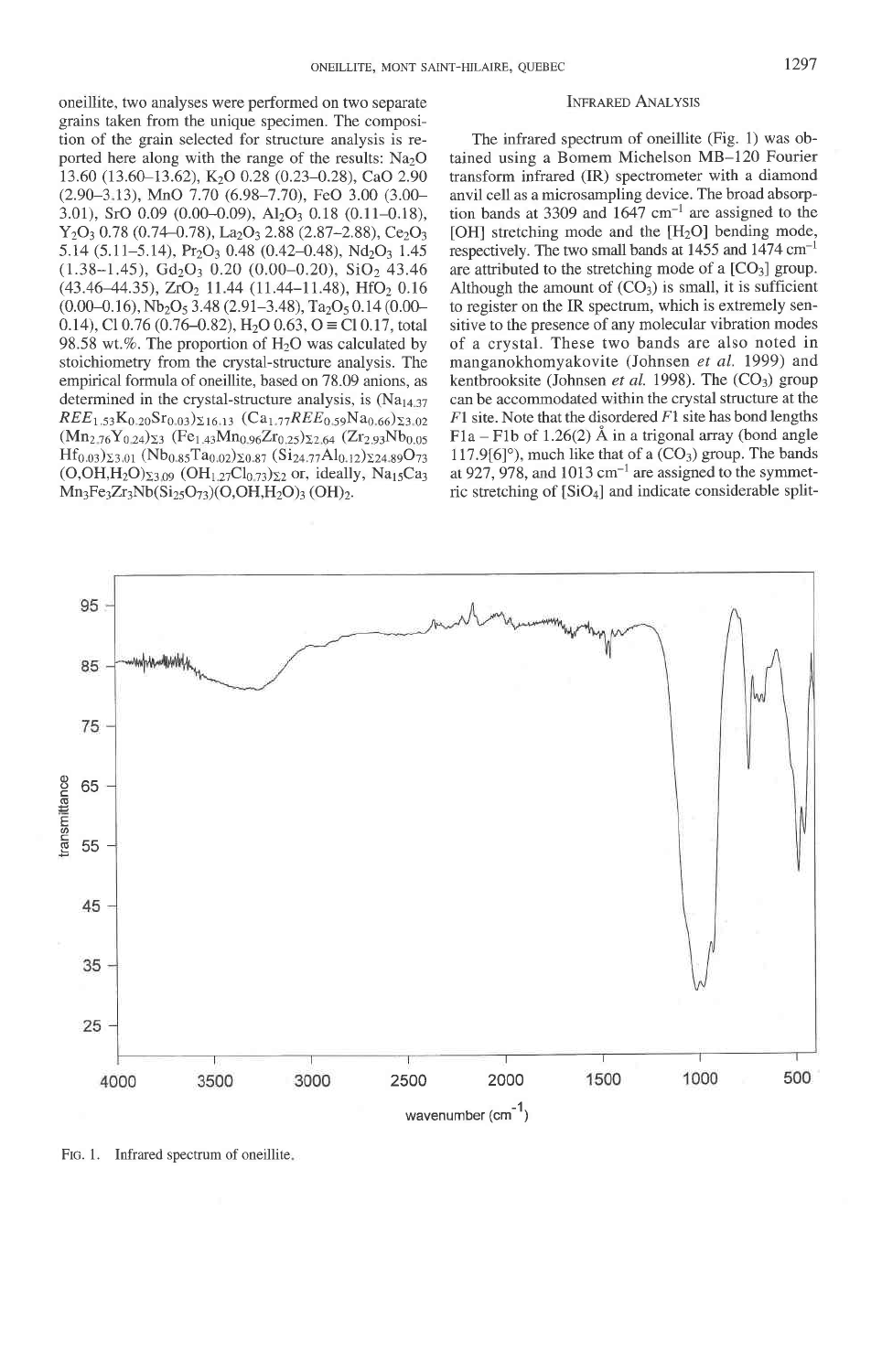ting of the  $[SiO_4]$  vibration modes, attributable to a structure with crystallographically distinct  $[SiO_4]$ groups. Bands at 662, 684, 706 and 741 cm<sup>-1</sup> are assigned to bending of  $[SiO_4]$ . Bands at 406, 455 and 485  $cm^{-1}$  could not be unequivocally assigned, but are likely due to vibrations involving the larger polyhedra, with bond distances greater than 2 A.

# X-RAY CRYSTALLOGRAPHY AND CRYSTAL-STRUCTURE DETERMINATION

X-ray powder-diffraction data collected on a Stoe transmission-type diffractometer are shown in Table 1.  $CuK\alpha_1$  radiation was selected, with a curved Ge monochromator, and data were collected in transmission scan mode on a flat sample. Intensities were measured with a linear position-sensitive detector with an aperture covering a range of 6° in 20, a step scan of  $0.01$ °, and a 20 range  $5-90^\circ$ ; the total time of data collection was 65 h. Least-squares refinements based on 8l reflections gave the unit-cell parameters:  $a$  14.192(1),  $c$  29.983(3) Å.

The crystal-structure analysis of oneillite was done on two different crystals with concordant results. The single crystal of oneillite used for the collection of Xray-diffraction intensity data presented in this paper is a ground sphere 0.12 mm in diameter. Intensity data were collected on a fully automated Siemens four-circie diffractometer operated at 50 kV and 40 mA with graphite-monochromatized Mo $K\alpha$  radiation. A set of 50 reflections was used to center the crystal and refine the

| TABLE 1. ONEILLITE: X-RAY POWDER-DIFFRACTION DATA |  |
|---------------------------------------------------|--|
|---------------------------------------------------|--|

| 11.348<br>11.372<br>$\mathbf{0}$<br>$\,1\,$<br>44.2<br>$\mathbf{1}$<br>3<br>19.9<br>9.997<br>9.994<br>$\mathbf 0$<br>0<br>9.505<br>$\overline{2}$<br>28.9<br>9.480<br>$\overline{0}$<br>$\mathbf{I}$<br>7.096<br>$\theta$<br>33.0<br>7.100<br>$\mathbf{1}$<br>1<br>$\overline{4}$<br>16.9<br>6.387<br>$\mathbf{0}$<br>6.399<br>I<br>$\mathbf{I}$<br>2<br>36.1<br>6,021<br>6,020<br>$\bf{0}$<br>ī<br>$\overline{2}$<br>$\frac{3}{2}$<br>5.6<br>5,789<br>5.786<br>5.683<br>5.686<br>$\overline{2}$<br>$\theta$<br>30.8<br>$\frac{5}{6}$<br>6.0<br>5.377<br>5.389<br>$\bf{0}$<br>$\mathbf{1}$<br>4.998<br>4.997<br>$\mathbf{0}$<br>0<br>7.0<br>5<br>$\overline{c}$<br>36.5<br>4.291<br>4.292<br>0<br>$\overline{1}$<br>$\overline{2}$<br>$\overline{6}$<br>4.086<br>4.086<br>21.9<br>$\overline{2}$<br>$\overline{\mathbf{3}}$<br>$\overline{\mathbf{4}}$<br>28.2<br>3.948<br>3.948<br>$\overline{1}$<br>$\overline{\mathbf{3}}$<br>5<br>5.8<br>3.670<br>3.672<br>$\bf{0}$<br>8<br>8.0<br>3.581<br>3.585<br>$\mathbf{1}$ |
|-----------------------------------------------------------------------------------------------------------------------------------------------------------------------------------------------------------------------------------------------------------------------------------------------------------------------------------------------------------------------------------------------------------------------------------------------------------------------------------------------------------------------------------------------------------------------------------------------------------------------------------------------------------------------------------------------------------------------------------------------------------------------------------------------------------------------------------------------------------------------------------------------------------------------------------------------------------------------------------------------------------------------|
|                                                                                                                                                                                                                                                                                                                                                                                                                                                                                                                                                                                                                                                                                                                                                                                                                                                                                                                                                                                                                       |
| 4.2<br>8.8<br>15.2<br>5.9<br>11.8<br>6.8                                                                                                                                                                                                                                                                                                                                                                                                                                                                                                                                                                                                                                                                                                                                                                                                                                                                                                                                                                              |
| 8,9<br>11.9<br>6.1<br>6,9<br>8.6                                                                                                                                                                                                                                                                                                                                                                                                                                                                                                                                                                                                                                                                                                                                                                                                                                                                                                                                                                                      |
|                                                                                                                                                                                                                                                                                                                                                                                                                                                                                                                                                                                                                                                                                                                                                                                                                                                                                                                                                                                                                       |
|                                                                                                                                                                                                                                                                                                                                                                                                                                                                                                                                                                                                                                                                                                                                                                                                                                                                                                                                                                                                                       |
|                                                                                                                                                                                                                                                                                                                                                                                                                                                                                                                                                                                                                                                                                                                                                                                                                                                                                                                                                                                                                       |
|                                                                                                                                                                                                                                                                                                                                                                                                                                                                                                                                                                                                                                                                                                                                                                                                                                                                                                                                                                                                                       |
|                                                                                                                                                                                                                                                                                                                                                                                                                                                                                                                                                                                                                                                                                                                                                                                                                                                                                                                                                                                                                       |
|                                                                                                                                                                                                                                                                                                                                                                                                                                                                                                                                                                                                                                                                                                                                                                                                                                                                                                                                                                                                                       |
|                                                                                                                                                                                                                                                                                                                                                                                                                                                                                                                                                                                                                                                                                                                                                                                                                                                                                                                                                                                                                       |
|                                                                                                                                                                                                                                                                                                                                                                                                                                                                                                                                                                                                                                                                                                                                                                                                                                                                                                                                                                                                                       |
|                                                                                                                                                                                                                                                                                                                                                                                                                                                                                                                                                                                                                                                                                                                                                                                                                                                                                                                                                                                                                       |
|                                                                                                                                                                                                                                                                                                                                                                                                                                                                                                                                                                                                                                                                                                                                                                                                                                                                                                                                                                                                                       |
|                                                                                                                                                                                                                                                                                                                                                                                                                                                                                                                                                                                                                                                                                                                                                                                                                                                                                                                                                                                                                       |
|                                                                                                                                                                                                                                                                                                                                                                                                                                                                                                                                                                                                                                                                                                                                                                                                                                                                                                                                                                                                                       |
| $\overline{c}$<br>$\mathbf{0}$<br>$\overline{c}$<br>18.5<br>3.549<br>3.548<br>4.0                                                                                                                                                                                                                                                                                                                                                                                                                                                                                                                                                                                                                                                                                                                                                                                                                                                                                                                                     |
| 1.909<br>$\overline{2}$<br>$\mathbf 0$<br>7<br>21.4<br>3.512<br>3.514<br>7.6<br>1.901                                                                                                                                                                                                                                                                                                                                                                                                                                                                                                                                                                                                                                                                                                                                                                                                                                                                                                                                 |
| $\overline{1}$<br>$\mathbf{1}$<br>$\overline{4}$<br>42.9<br>3.389<br>3.387                                                                                                                                                                                                                                                                                                                                                                                                                                                                                                                                                                                                                                                                                                                                                                                                                                                                                                                                            |
| $\overline{3}$<br>2<br>3.324<br>3.324<br>13.3<br>$\overline{4}$<br>9.6<br>1.897                                                                                                                                                                                                                                                                                                                                                                                                                                                                                                                                                                                                                                                                                                                                                                                                                                                                                                                                       |
| 8<br>30.8<br>3.199<br>3.200<br>$\mathbf{0}$<br>6.5<br>1.792                                                                                                                                                                                                                                                                                                                                                                                                                                                                                                                                                                                                                                                                                                                                                                                                                                                                                                                                                           |
| $rac{2}{1}$<br>$\overline{7}$<br>3<br>34.9<br>3.150<br>3.149<br>1.756<br>10.6                                                                                                                                                                                                                                                                                                                                                                                                                                                                                                                                                                                                                                                                                                                                                                                                                                                                                                                                         |
| $\overline{\mathbf{4}}$<br>4<br>4.1<br>3.107<br>3.103<br>6.0<br>1.744                                                                                                                                                                                                                                                                                                                                                                                                                                                                                                                                                                                                                                                                                                                                                                                                                                                                                                                                                 |
| 4.8<br>3.058<br>4<br>$\bf{0}$<br>1<br>3.057                                                                                                                                                                                                                                                                                                                                                                                                                                                                                                                                                                                                                                                                                                                                                                                                                                                                                                                                                                           |
| ī<br>$\overline{2}$<br>9<br>3.016<br>29.9<br>3.013<br>5.8<br>1.710                                                                                                                                                                                                                                                                                                                                                                                                                                                                                                                                                                                                                                                                                                                                                                                                                                                                                                                                                    |
| 2<br>3.010<br>$\mathbf 0$<br>$\overline{4}$<br>8.2<br>1.696                                                                                                                                                                                                                                                                                                                                                                                                                                                                                                                                                                                                                                                                                                                                                                                                                                                                                                                                                           |
| $\overline{3}$<br>$\overline{5}$<br>2.963<br>$\overline{\mathbf{4}}$<br>100.0<br>2.964<br>1.694                                                                                                                                                                                                                                                                                                                                                                                                                                                                                                                                                                                                                                                                                                                                                                                                                                                                                                                       |
| 8.4<br>$\frac{1}{2}$<br>$\overline{\mathbf{4}}$<br>6<br>14.3<br>2.892<br>2.893                                                                                                                                                                                                                                                                                                                                                                                                                                                                                                                                                                                                                                                                                                                                                                                                                                                                                                                                        |
| $\overline{4}$<br>89.1<br>2.844<br>$\theta$<br>$\overline{4}$<br>2.843                                                                                                                                                                                                                                                                                                                                                                                                                                                                                                                                                                                                                                                                                                                                                                                                                                                                                                                                                |
| 6.6<br>1.641<br>$\overline{3}$<br>$\overline{5}$<br>$\mathbf{1}$<br>5.5<br>2.808<br>2.807                                                                                                                                                                                                                                                                                                                                                                                                                                                                                                                                                                                                                                                                                                                                                                                                                                                                                                                             |
| 5.6<br>1.622<br>$\overline{2}$<br>2.770<br>2.771<br>5<br>$\overline{2}$<br>7.4                                                                                                                                                                                                                                                                                                                                                                                                                                                                                                                                                                                                                                                                                                                                                                                                                                                                                                                                        |
| 7.9<br>1.600<br>10.2<br>2.694<br>2.695<br>$\bf{0}$<br>$\overline{c}$<br>10                                                                                                                                                                                                                                                                                                                                                                                                                                                                                                                                                                                                                                                                                                                                                                                                                                                                                                                                            |
| 8.7<br>1.590<br>ī<br>12,4<br>2.667<br>2,667<br>$\overline{4}$<br>$\overline{7}$                                                                                                                                                                                                                                                                                                                                                                                                                                                                                                                                                                                                                                                                                                                                                                                                                                                                                                                                       |
| $\overline{3}$<br>5<br>$\overline{\mathbf{4}}$<br>10.6<br>2,641<br>2.639                                                                                                                                                                                                                                                                                                                                                                                                                                                                                                                                                                                                                                                                                                                                                                                                                                                                                                                                              |
| 4.0<br>1.574<br>$\overline{3}$<br>29.4<br>2.585<br>9                                                                                                                                                                                                                                                                                                                                                                                                                                                                                                                                                                                                                                                                                                                                                                                                                                                                                                                                                                  |
| 2,585<br>$\boldsymbol{0}$<br>1.562<br>5.7<br>$\frac{1}{3}$                                                                                                                                                                                                                                                                                                                                                                                                                                                                                                                                                                                                                                                                                                                                                                                                                                                                                                                                                            |
| $\overline{4}$<br>8<br>12.8<br>2.521<br>2.522<br>5.8<br>1.545                                                                                                                                                                                                                                                                                                                                                                                                                                                                                                                                                                                                                                                                                                                                                                                                                                                                                                                                                         |
| $\overline{2}$<br>2.519<br>$\overline{\mathbf{3}}$<br>10<br>5.4<br>1.536                                                                                                                                                                                                                                                                                                                                                                                                                                                                                                                                                                                                                                                                                                                                                                                                                                                                                                                                              |
| $\mathbf 0$<br>2.498<br>$\alpha$<br>12<br>4.4<br>2.498<br>4.2<br>1.494                                                                                                                                                                                                                                                                                                                                                                                                                                                                                                                                                                                                                                                                                                                                                                                                                                                                                                                                                |
| 2.497<br>4<br>$\bf{0}$<br>$\overline{7}$                                                                                                                                                                                                                                                                                                                                                                                                                                                                                                                                                                                                                                                                                                                                                                                                                                                                                                                                                                              |
| $\overline{4}$<br>8<br>11.0<br>2.375<br>2.376<br>0<br>7.8<br>1.477                                                                                                                                                                                                                                                                                                                                                                                                                                                                                                                                                                                                                                                                                                                                                                                                                                                                                                                                                    |
| 3<br>13.3<br>2.366<br>2.365<br>3<br>$\mathbf{0}$<br>5,2<br>1.431                                                                                                                                                                                                                                                                                                                                                                                                                                                                                                                                                                                                                                                                                                                                                                                                                                                                                                                                                      |
| $\overline{2}$<br>11.0<br>2.317<br>2.316<br>$\overline{6}$<br>$\mathbf{1}$<br>5.2<br>1.427                                                                                                                                                                                                                                                                                                                                                                                                                                                                                                                                                                                                                                                                                                                                                                                                                                                                                                                            |
| 1<br>$\overline{0}$<br>13<br>2.267<br>2.267<br>4,5                                                                                                                                                                                                                                                                                                                                                                                                                                                                                                                                                                                                                                                                                                                                                                                                                                                                                                                                                                    |
| 6.2<br>1.408                                                                                                                                                                                                                                                                                                                                                                                                                                                                                                                                                                                                                                                                                                                                                                                                                                                                                                                                                                                                          |

Stoe diffractometer data, transmission mode on flat sample; CuK $\alpha_1$  radiation. Indexing based on cell:  $a = 14.192(1)$ ,  $c = 29.983(3)$  Å,  $V = 5230(1)$  A<sup>3</sup>.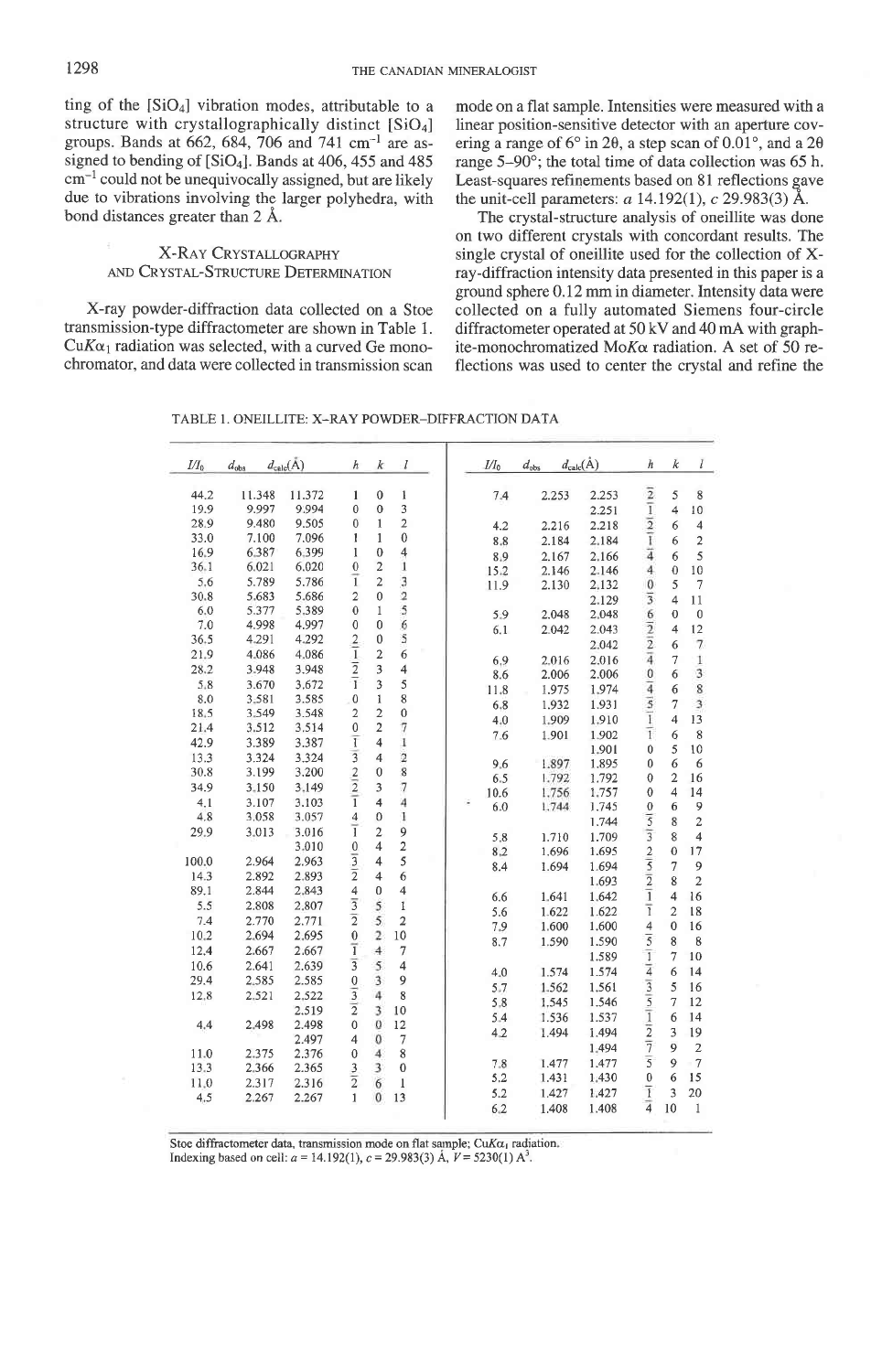| oneillite (sample 5 in Johnsen & Grice [1999])<br>Sample identification      |  |
|------------------------------------------------------------------------------|--|
|                                                                              |  |
| 0.71073 A<br>Wavelength                                                      |  |
| Trigonal; $R3$<br>Crystal system; space group                                |  |
| $a = 14.2084(8)$ Å, $c = 29.959(3)$ Å<br>Unit-cell dimensions, 4-circle data |  |
| 5237.8(7) $A^3$<br>Volume                                                    |  |
| sphere diameter 0.12 mm<br>Crystal size                                      |  |
| 2.04 to 30.06°<br>$\theta$ range for data collection                         |  |
| $0 \le h \le 17, 0 \le k \le 17, -42 \le l \le 42$<br>Index ranges           |  |
| 3815<br>Reflections collected                                                |  |
| Full-matrix least-squares on $F^2$<br>Refinement method                      |  |
| 3803/0/426<br>Data / restraints / parameters                                 |  |
| Goodness-of-fit on $F^2$<br>1.043                                            |  |
| $R1 = 0.032$ , $wR2 = 0.072$<br>Final R indices $[I>2\sigma(I)]$             |  |
| $R1 = 0.036$ , $wR2 = 0.074$<br>$R$ indices (all data)                       |  |
| $R1 / wR2$ : 0.070 / 0.133<br>Isotropic refinement                           |  |
| 1.01 and -0.84 e $-A^{-3}$<br>Largest diff, peak and hole                    |  |
| 1.16/0.87<br>w merge before/after                                            |  |
| 0.702<br>$ E^2 - 1 $                                                         |  |
| $R1: 0.107 \rightarrow 0.032$<br>effect of TWIN command                      |  |

| TABLE 2. ONEILLITE: CRYSTAL DATA AND STRUCTURE REFINEMENT |  |
|-----------------------------------------------------------|--|
|-----------------------------------------------------------|--|

cell parameters. Assuming a non-centrosymmetric rhombohedral cell, one asymmetric unit of intensity data was collected (*i.e.*,  $+ h + k \pm l$ ) up to  $2\theta = 60^\circ$  using a  $0:2\theta$  scan-mode, with scan speeds inversely proportional to intensity, varying from 3 to 29.3°/minute. The data collection consisted of 3815 reflections with more than 85% observed (*i.e.*,  $F_0 > 4\sigma$   $F_0$ ). Information relevant to the data collection and structure determination is given in Table 2.

For the ellipsoidal absorption correction, 15 intense diffraction-maxima in the range 12 to  $60^{\circ}$  20 were chosen for  $\Psi$  diffraction-vector scans after the method of North et al. (1968). The converging  $R$  for the  $\Psi$ -scan dataset decreased from 1.16% before the absorption correction to  $0.87\%$  after the absorption correction. The excellent convergence attests to the near-spherical shape of the crystal. The minimum and maximum transmission factors for the linear-absorption corrections are 0.604 and 0.585, respectively. Assigning phases to a set of normalized structure-factors gave a mean value  $E^2$ -1 | of 0.702, strongly indicative of a non-centrosymmetric space-group. The  $|E^2 - 1|$  value is significantly lower than for other samples of eudialyte, which have values in the range of 0.79-1.04 (Johnsen & Grice 1999). The incongruously low value of  $|E^2 - 1|$  for oneillite is a result of merohedral twinning (Herbst-Irmer & Sheldrick 1998). The structure was solved and refined in space group R3. The structure refined to  $R1 =$ 0.107 both in  $R3m$  and  $R3$  until it was recognized that the  $m$ -plane in ordinary eudialyte is a twin plane in oneillite. After the introduction of the twin operator, the R1 index dropped to 0.032. Reduction of the intensity data, structure determination and initial refinement of the structure were done with the SHELXTL (Sheldrick 1990) package of computer programs. The final refinements were done with the SHELXL-93 program (Sheldrick 1993). The strategy applied to the final stages of the refinement as well as the site-assignment procedure were described in detail by Johnsen & Grice (1999).

The final atomic coordinates, isotropic displacement parameters and selected bond-lengths for the oneillite structure are presented by Johnsen & Grice (1999, sample 5). Lists of observed and calculated structurefactors and of anisotropic displacement factors have been submitted to the Depository of Unpublished Data, CISTI, National Research Council of Canada, Ottawa, Ontario KIA 0S2, Canada.

# DESCRIPTION AND DISCUSSION OF THE STRUCTURE

Oneillite is a member of the eudialyte group. As described by Johnsen & Grice (1999), the structure of eudialyte-group minerals consists of layers of six-membered rings of  $[M(1)O_6]$  octahedra (mainly Ca) joined by  $[M(2)O_n]$  polyhedra (Fe or Mn) and sandwiched between two pseudo-centrosymmetrically related layers of three-membered and nine-membered silicate rings forming a2:l composite layer. The 2: I composite layers are crosslinked by Zr in octahedral coordination and are related to one another in accordance with the rhombohedral symmetry. Voids in the open structure are filled with five distinct  $[Na\Phi_n]$  polyhedra, of which the  $[Na(4)\Phi_n]$  polyhedron is particularly suitable as a host of relatively heavy elements such as  $REE$  and Sr.  $M(3)$ and  $Si(7)$  are two central sites of the two crystallographically distinct nine-membered silicate rings, and related by the substitution  $^{[6]}M(3) + ^{[4]}Si(7) \Leftrightarrow 2^{[4]}Si(7)$ , in which  $M(3)$  typically is occupied by Nb.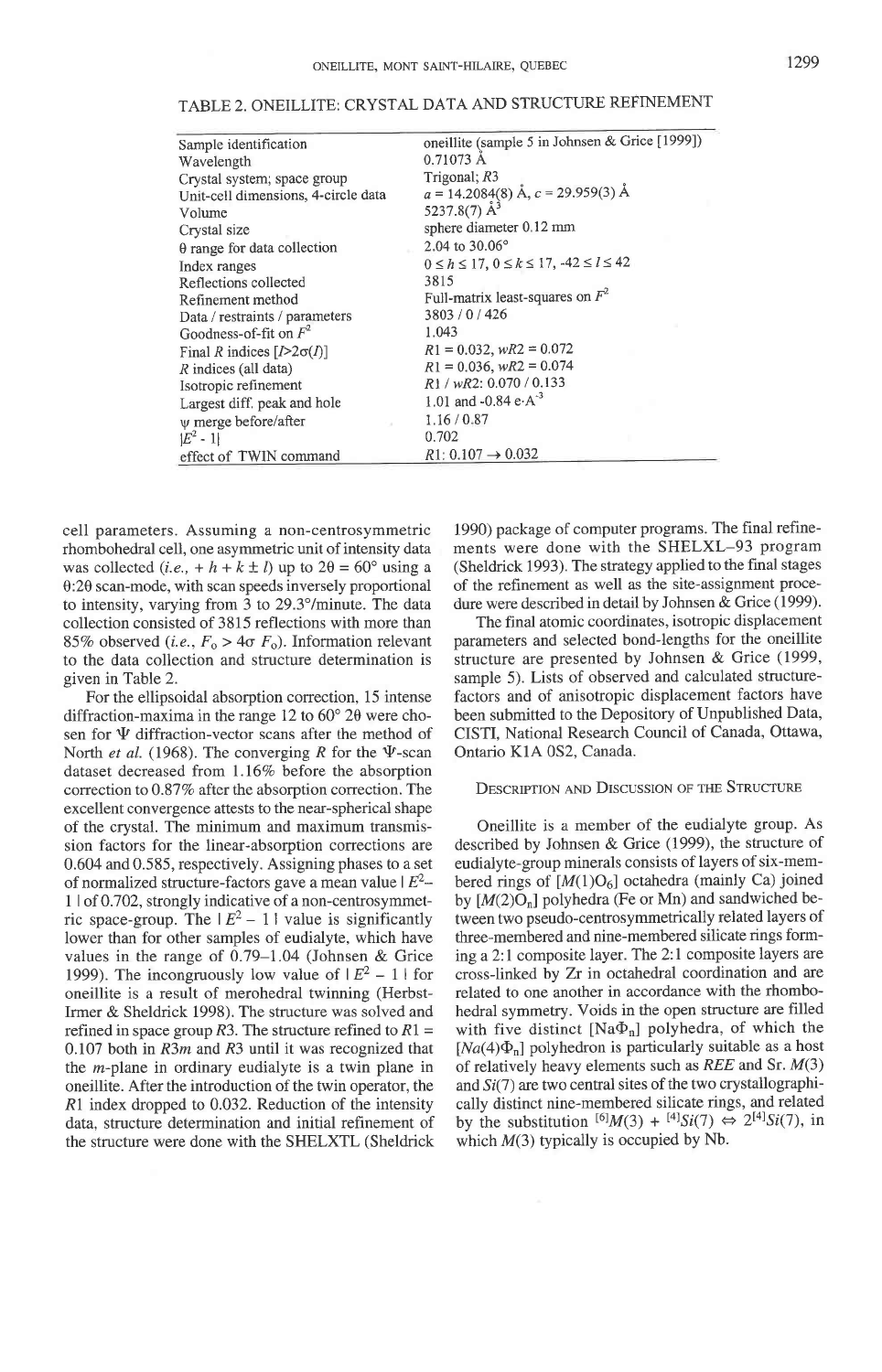

Ftg. 2. A six-fold ring of alternating  $[M(1a)O_6]$  and  $[M(1b)O_6]$  octahedra with attached [SiOa] tetrahedra in oneillite viewed along [001].

The principal property that distinguishes oneillite from other members of the eudialyte group is the cation ordering of  $M(1)$  into two distinct sites  $M(1a)$  and  $M(1b)$ altemating in the six-fold ring, which destroys the mirror planes (Fig. 2). Ca is normally the primary element in  $M(1)$  with Mn, REE and Y as the common substituents. As the ratio Ca/(Ca + Mn + REE + Y) in  $M(1)$ decreases, the  $[M(1)O_6]$  octahedron, with an average bond-length equal to 2.35(2) A, becomes more distorted until it splits into a relatively small and a relatively large octahedron. The smaller  $[M(1a)O_6]$  octahedron, with an average bond-length of 2.227 A, accommodates mostly Mn, whereas the larger  $[M(1b)O_6]$  octahedron, with an average bond-length of 2.431 Å, accommodates Ca and the REE (Johnsen & Grice 1999).

In oneillite, REE are also accommodated in two of the Na sites, primarily in  $Na(4)$ , where REE constitute close to 507o of the population. In total, the REE content  $(10.15 \text{ wt\%} REE_2O_3, -2.12 \text{ atoms per formula unit} (apfu)$  $REE, Y<sub>2</sub>O<sub>3</sub>$  not included) is the highest content hitherto reported in the literature. Oneillite is further characterized by an exceptionally low content of Ca, only 1.77 apfu, and contents of Mn and Nb that are among the highest reported. The concept of a solid-solution series between the classic eudialyte, rich in Si, Ca, Fe and Cl, and kentbrooksite (Johnsen et al. 1998), rich in Nb, REE, Mn and F, as presented by Johnsen & Gault (1997), was modified by Johnsen & Grice (1999), who proposed that the series extends beyond kentbrooksite to the eudialytegroup mineral now described as oneillite.

#### **ACKNOWLEDGEMENTS**

We are grateful to Quintin Wight who provided us with the specimen used in this study. Peter Tarassoff kindly provided information on the career of J.J. O'Neill. The authors acknowledge financial support from the Danish Natural Science Research Council (OJ) and the Canadian Museum of Nature (JDG and RAG). Helpful comments from the referees, T. Birkett and P.C. Burns, and the editor R.F. Martin improved the quality of the manuscript.